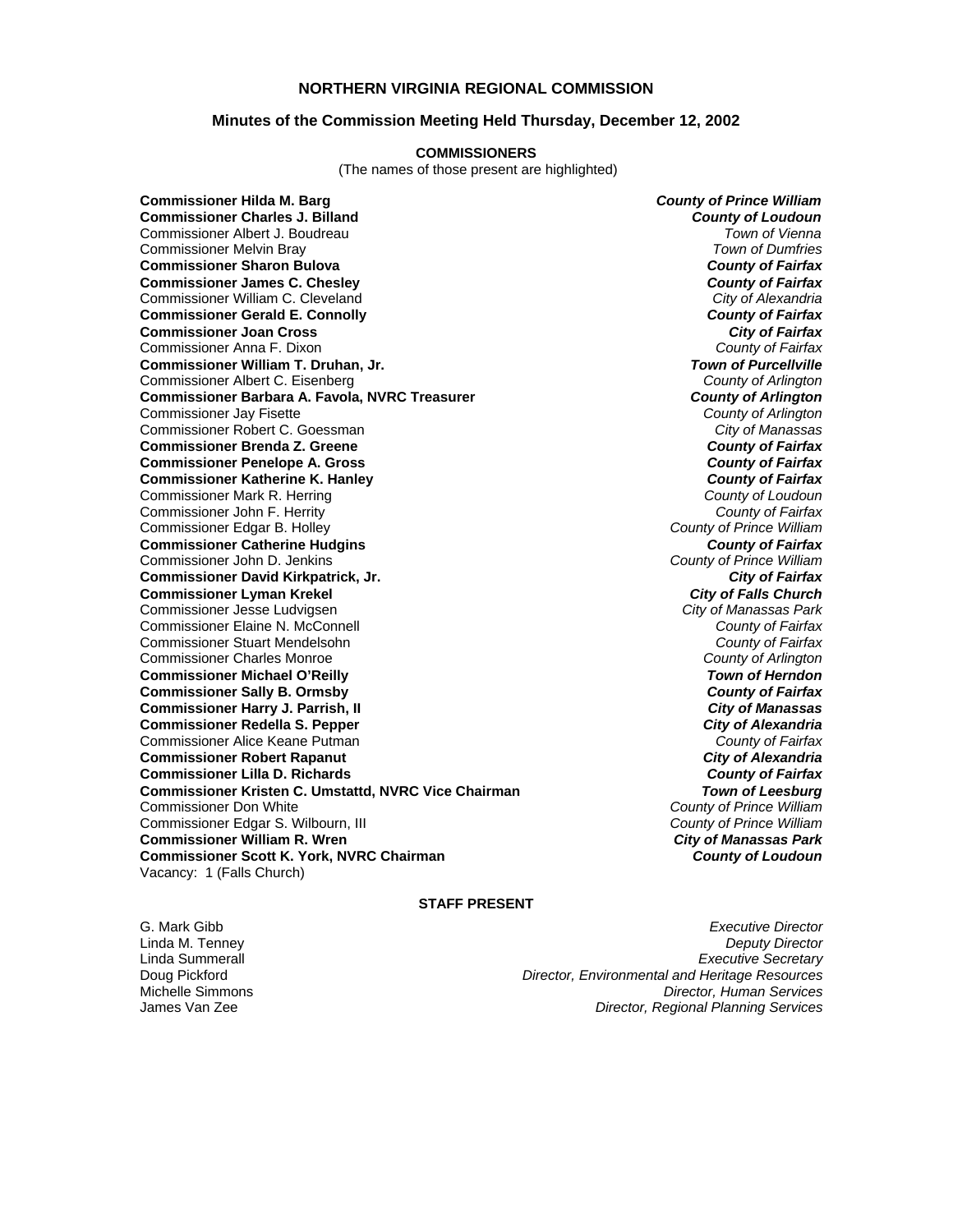#### **GUESTS PRESENT**

David Bulova former NVRC employee Bruce Glendening **Potomac Trail Council** Potomac Trail Council Sue Rowland SR Consulting, Inc.

CALL TO ORDER Chairman York called the meeting to order at 8:00 p.m.

PLEDGE OF

ALLEGIANCE The Pledge of Allegiance was recited by all present.

ROLL CALL The roll was called and all members present or absent were noted for the record.

MINUTES Commissioner Favola moved approval of the minutes of the October 24, 2002, meeting of the Commission. The motion was seconded and unanimously carried.

- CONSENT AGENDA Commissioner Bulova moved approval of the consent agenda, consisting of the items below. The motion was seconded and carried unanimously.
	- A. Financial Reports for October 2002
	- B. Resolution No. P03-13: Authorization to Submit a Proposal Entitled "Blueways: Outreach on the Occoquan" to Prospective Grantors

## EXECUTIVE DIRECTOR'S REPORT

- A. Mr. Gibb noted that the monthly activities report was included in the meeting package, as well as an updated member roster. Mr. Gibb asked the members to carefully review their information on the roster, especially home telephone numbers and email addresses, and give any changes to Ms. Summerall.
- B. Mr. Gibb reported that David Bulova, NVRC's Director of Environmental Services, resigned last month to take a job in the private sector. Doug Pickford, NVRC's Director of Economic Issues and Heritage Resources, has assumed Mr. Bulova's responsibilities. The division has been renamed Environmental and Heritage Resources.
- C. Mr. Gibb reported that the pledge for the Pickford Scholarship Fund at George Mason University has been met ahead of schedule, due to a generous donation by the Pickford children. A scholarship will be awarded for the 2003-2004 academic year. The scholarship fund is still accepting contributions and forms are available through NVRC. Additionally, the Pickford children have requested that the name of the scholarship fund be amended to also honor their late mother, Margaret, and the Commission has honored this request.

## CHAIRMAN'S REPORT

 A. Chairman York called for adoption of the proposed Commission meeting schedule for calendar year 2003. He noted that the Commission will not meet in January since VML and VACO will hold their joint legislative day in Richmond on January 23, 2003, the same day the Commission would normally hold its meeting.

The meeting schedule as proposed was adopted by acclamation.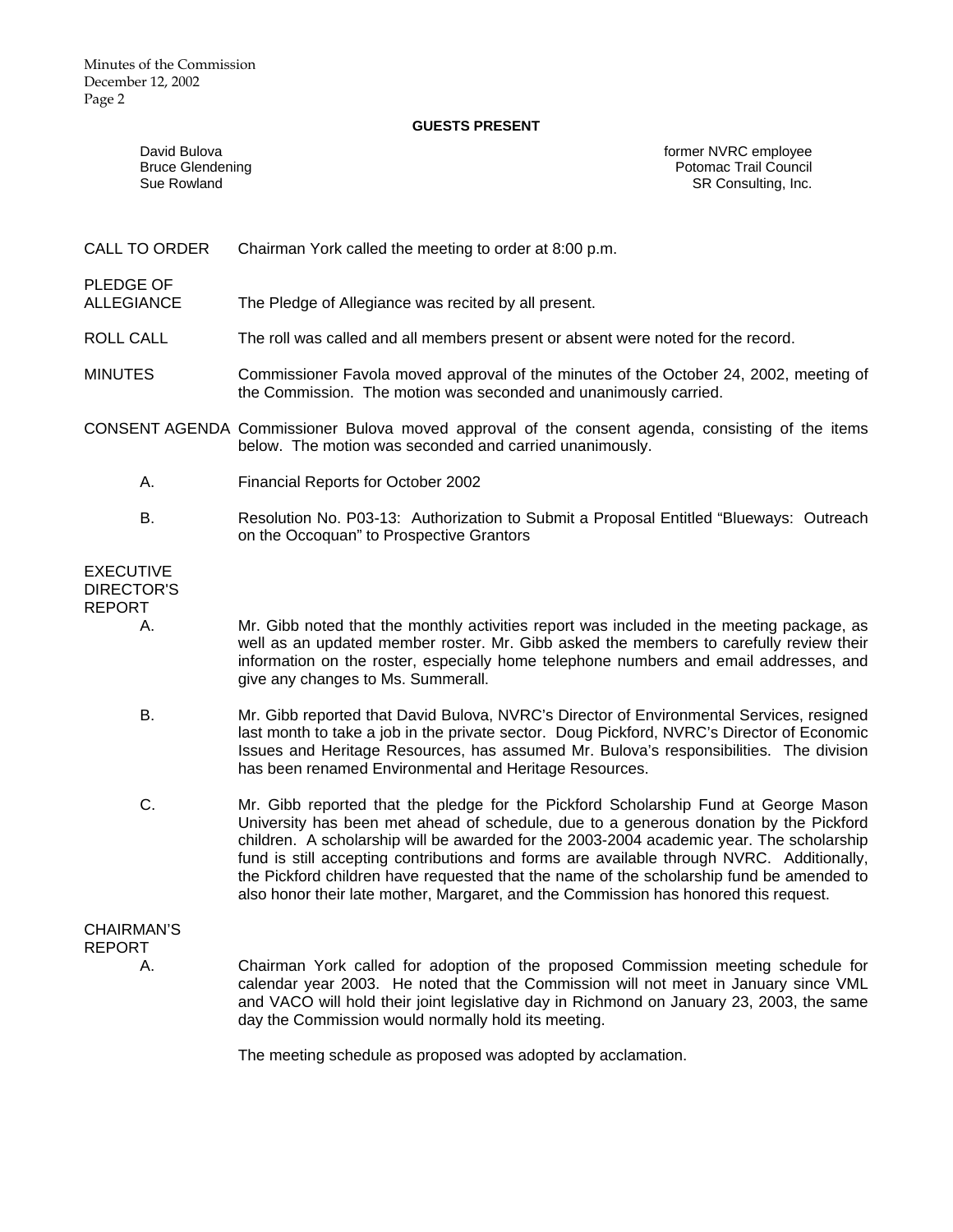B. Commissioner York read from the report of the special master appointed by the Supreme Court concerning Virginia's use of water from the Potomac River. The special master ruled that Maryland cannot bar Virginia from drawing water from the Potomac River.

> Commissioner Richards requested that the minutes of the Commission's December 12 meeting include the cover and the last two pages of the special master's report.

 C. Chairman York announced that Commissioner Alice Putman has resigned her office effective this month.

> Chairman York read a certificate of appreciation for David Bulova, the Commission's former Director of Environmental Services. The members and staff gave Mr. Bulova a round of applause. Commissioner Pepper praised Mr. Bulova for his outstanding work and expertise. Commissioner Hanley commended Mr. Bulova for his ability to explain complex issues.

 D. Commissioner York introduced Bruce Glendening with the Potomac Trail Council, an alliance of community organizations and local agencies committed to the development, protection, interpretation and celebration of the Potomac Heritage National Scenic Trail. Its goal is to secure land and water routes in the Potomac Heritage National Scenic Trail corridor for public use while protecting natural settings and historic landscapes.

> The Potomac Trail Council supports the efforts of local organizations working to establish a continuous 425-mile network of trails between the Chesapeake Bay and Allegheny Highlands in western Pennsylvania. It functions as a consolidated voice in support of the Potomac Heritage National Scenic Trail throughout the entire Trail corridor.

> On behalf of the Potomac Trail Council, Mr. Glendening presented the Northern Virginia Regional Commission and Doug Pickford with its "Agency of the Year" award for 2002 for the Commission's proposal on the braided trail.

NVRC'S FY 2003 LEGISLATIVE

PLATFORM Commissioner Connolly, Chairman of the Legislative Committee, referred members to the final draft legislative platform included in the meeting package, noting that this is the second draft circulated to members.

> Commissioner Connolly explained that language was added to the position on equal taxing authority to address the Town of Vienna's concern. The language for the position on Funding for Human Services comes from the Commission's Human and Community Services Committee.

> Commissioner Connolly pointed out the position on Funding for Transportation, which supports significant funding for transit in Northern Virginia, either through a reallocation of the Transportation Trust Fund or through an increase in the regional motor fuels tax from two to four percent. Commissioner Hanley added that either method would yield an extra \$20 million for Northern Virginia.

> Also noted were the positions on State Support of Regional Tourism Development and the State Tobacco Sales Tax. Commissioner Hanley raised the issue that the City of Alexandria may propose an increase in its tobacco sales tax, adding that Arlington and Fairfax counties are the only two counties in Virginia that have authority to tax tobacco sales, although this is set at an extremely low amount. She offered language that opposes capping the taxing authority for cities and towns and opposes exclusion of counties from the local authority to tax tobacco sales.